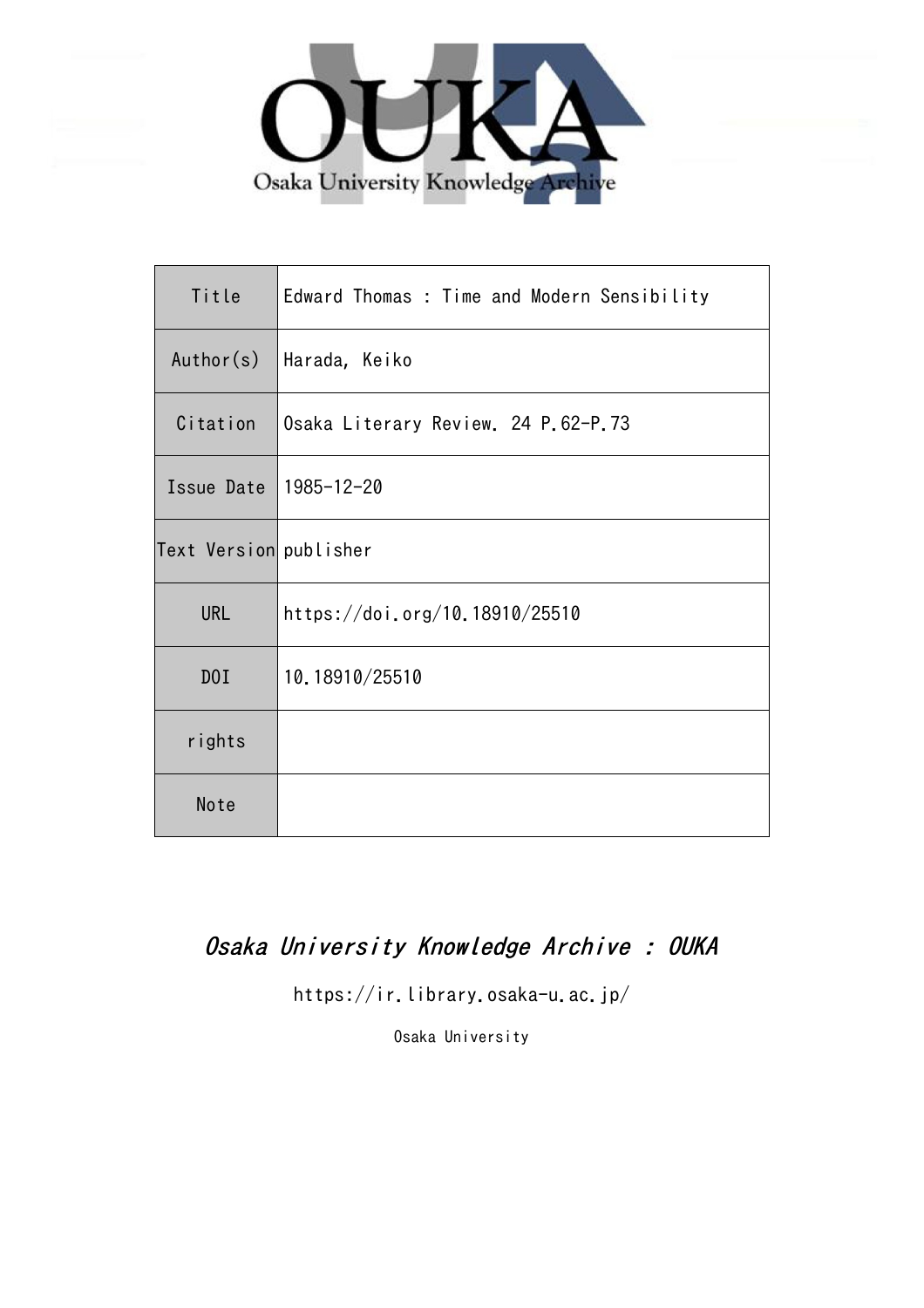## Edward Thomas: Time and Modem Sensibility

## Keiko Harada

 Edward Thomas lived from 1878 to 1917. He is generally Considered as a member of the generation of "Georgian Poets". His poetry deals with the themes of nature, in which he searches for a Golden Age of happiness and , perfection; love, which all too often remains unfulfilled; and war, which is experienced as a constant threat. Several contemporary critics have pointed out that there is a line of continuity either in theme or style running from Thomas Hardy, over Edward Thomas, to one of today's most outstanding British poets, Philip Larkin; therefore, I have included in this essay a few comparisons which link Edward Thomas with Hardy and Larkin.

In his New Bearings in English Poetry, F. R. Leavis stated that, as opposed to Thomas Hardy's Victorian solidity, Edward Thomas records the 'modern disintegration, the sense of directionlessness'.<sup>1)</sup> To refer to Thomas's representative 'modern sensibility', Leavis quoted a passage from "The Glory" – 'How dreary-swift, with naught to travel to / Is Time'.<sup>2)</sup> If we wish to discuss Thomas's modernity, however, we must look not only at his awareness of time passing, but also at his consciousness of the continuity of the past into the present; since the past is never simply "past", but remains present, the future already being contained in the present.

 Since the comfortable concept of time which was dominant before the nineteenth century was completely upset by revolutionary geological and astronomical discoveries, which took place at the turn of the century, people became more concerned with private time in order to define the nature of subjective existence. In 1903 Henri Bergson published  $An$ Introduction to Metaphysics and presented the idea that absolute knowledge comes only from intuition:

`There is one reality , at least, which we all seize from within, by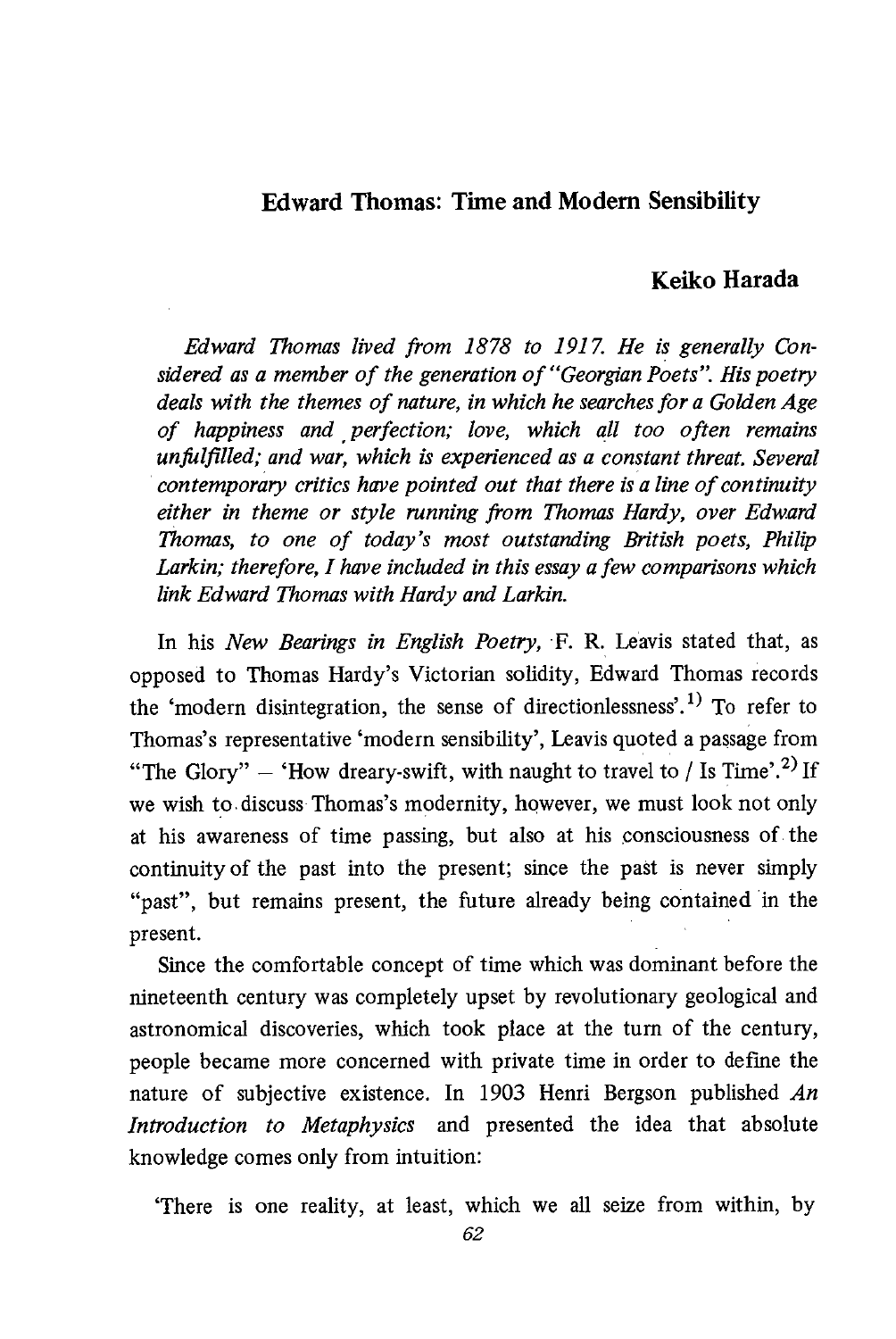intuition and not by simple analysis. It is our personality in its flowing through time — our self which endures'.

 The influence, on imaginative writing, of Bergson's theory of capturing the real nature of time by intuition was most important in the first decade of the twentieth century. There appeared a number of novelists and poets who raised

`the tormenting question of how to recapture the immediacy of past experience in language that in ordinary usage could produce no more than the fragmentized reality of an existence that the logical memory had already stored away in a neat compartment'.<sup>3)</sup>

In contrast with "time" which conventionally meant only a succession of discrete units of moments or a series of events, the new vision to search for what abides and endures through time brought in a new awareness of past, history and momory. The most famous statement of the matter is T. S. Eliot's "Tradition and the Individual Talent" of 1919. Poets must have 'historical sense', which, Eliot said, 'involves a perception, not only of the pastness of the past, but of its presence'.

By the concept of the interpenetration of the past to the present, by the mythical method of creating a timeless point in time, Eliot achieved a new mental construction of religious faith as well as new theories and discoveries of time, which undermined the romantic concept of time that only searched for ecstatic joy in a timeless moment in order to escape from time. What is emphasised by Eliot is not only the continuation of the past into the present but also the evaluation of the present by the past.

It must be admitted that reading Edward Thomas often reminds us of Romantic poets, especially Keats. Both poets have in common a devoted search for Beauty, a yearning for escape from time, a tendency to look for an eternal moment in the spiritual, intensified, intimate intercourse with nature. But compared with the eloquent, rich expressions about the ecstatic moment of the romantic poets, what we read in Thomas's poetry is a carefully woven representation of his inner struggle to be reconciled with time, not simply escaping from it, as well as a characteristic sensitive, delicate, sometimes scrupulous attitude towards putting his experience in words.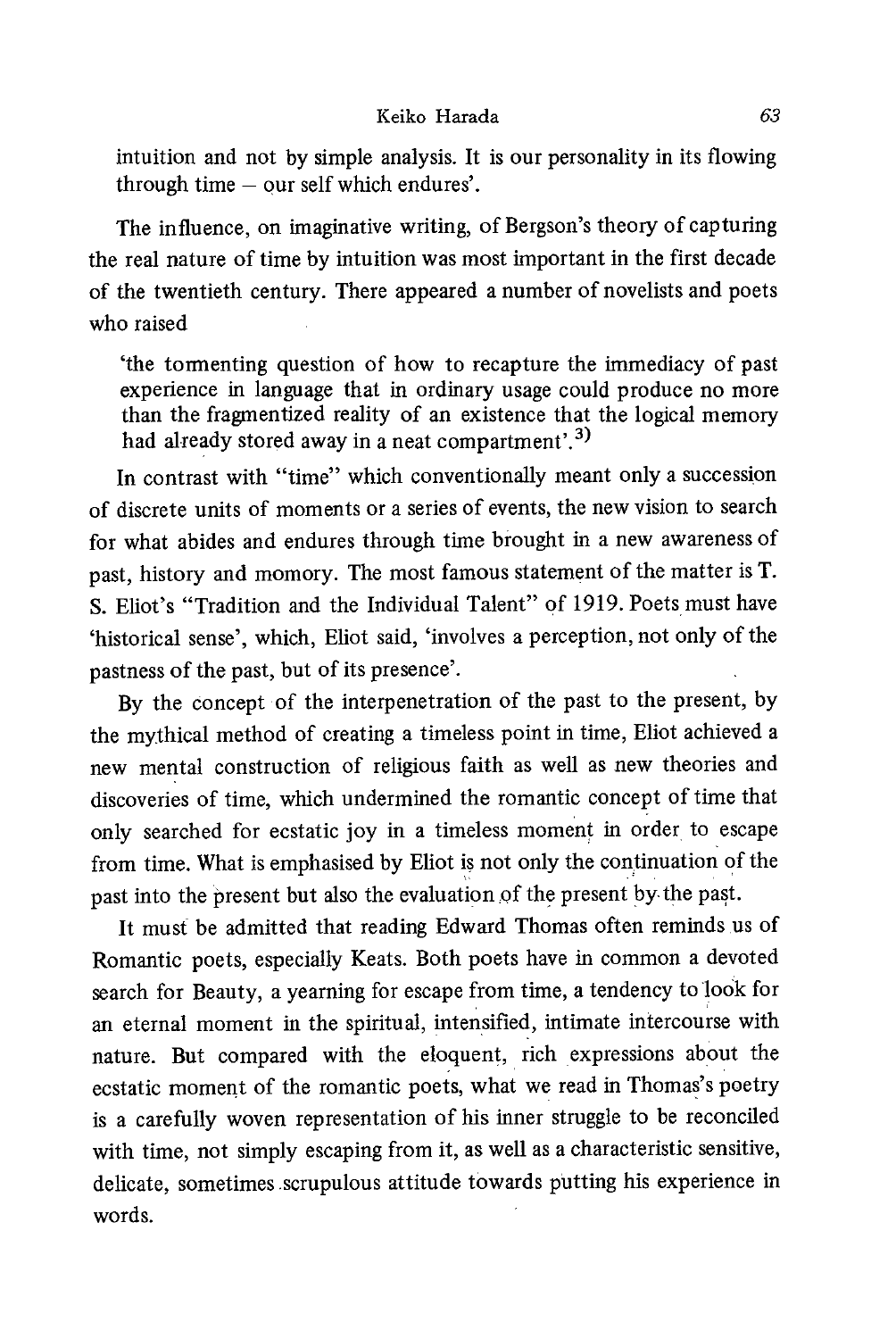Marrie A. Quinn, in her essay "The Personal Past in the Poetry of Thomas Hardy and Edward Thomas", says that Thomas 'looks to the present and future as much as to the past', comparing Thomas's attitude with Hardy's strong attachment to his past.<sup>4)</sup> It seems more approriate to say that Thomas is very much concerned with the tense moment which transcends the distinction between past, present and future, the moment when the three aspects of time melt, even briefly, into one dynamic organic whole.

What Thomas did in his poetry was not merely to lament over the pastness of the past, but also to penetrate into the mythical region of time in order to recapture the 'immediacy of past experience' in its recovery in the present moment. Although compared with those writers who distinctly raised a 'revolt against time'<sup>5</sup> Edward Thomas fought a rather personal. anonymous battle against it, the awareness of the mysterious operation of the past upon the present marks his work as essentially representative of modern times.

"The Bridge" , for example, offers us a striking metaphor for the concept of "time". The poet's consciousness stands outside of time, as if the poet were totally isolated from it, but at the same time he is immersed in a brief, tense communion with the flow of time:

I have come a long way today: On a strange bridge alone, Remembering friends, old friends, I rest, without smile or moan, As they remember me without smile or moan.

All are behind, the kind And the unkind too, no more Tonight than a dream. The stream Runs softly yet drowns the Past, The dark-lit stream has drowned the Future and the Past.

No traveller has rest more blest Than this moment brief between Two lives, when the Night's first lights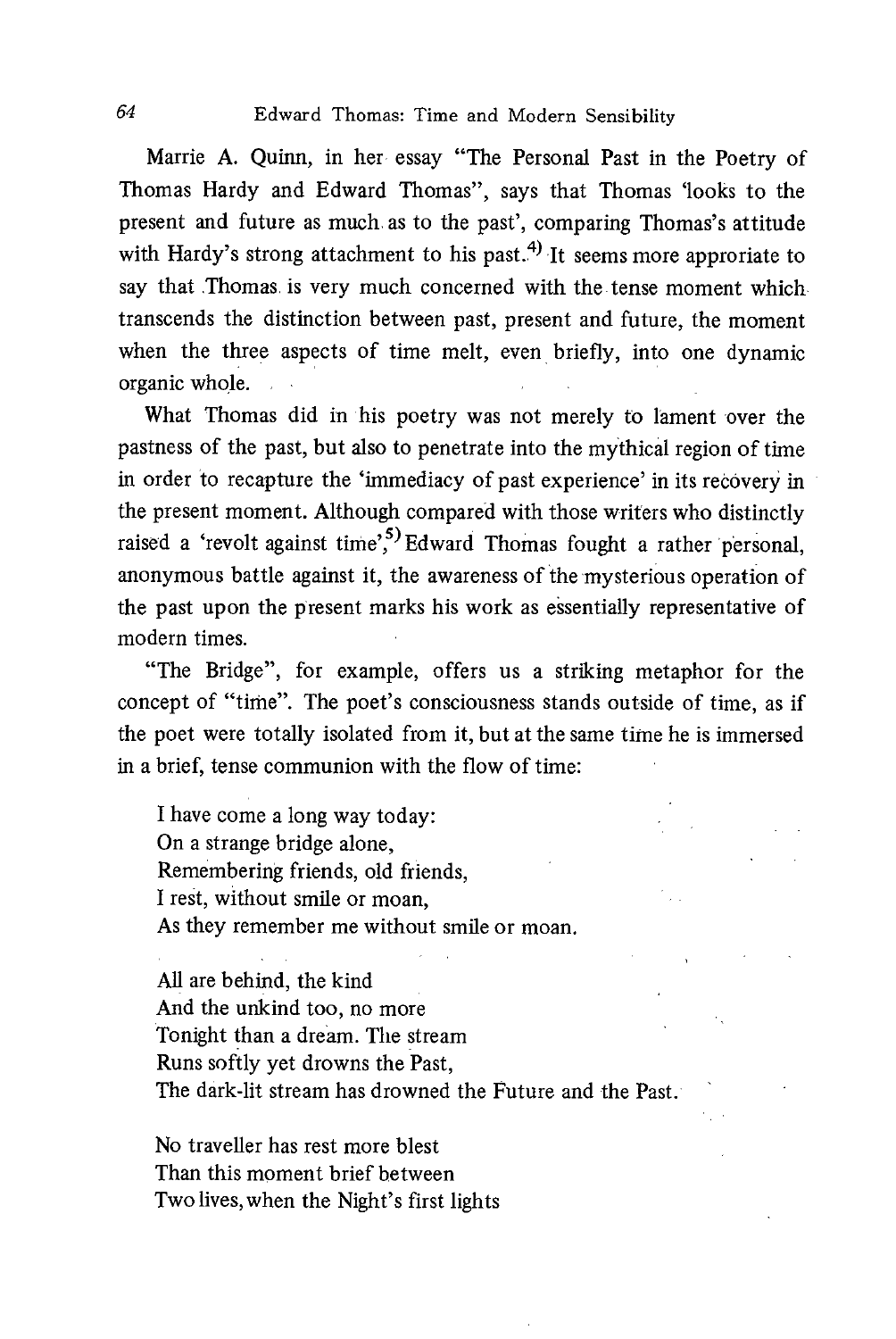- And shades hide what has never been,
- Things goodlier, lovelier, dearer, than will be or have been.

The bridge is a symbol of the present moment precariously poised between the two lives, the past and the future. The river seems to be a river of oblivion, which drowns memories, desires in its dark stream, but it is also 'lit' by some light of revelation. The fragments of memories do not have any meaning: 'All are behind' and 'no more ... Than a dream'. But in the fusion of the three aspects .of time represented by the movement of the river, Thomas's consciousness is tuned to the Truth revealed in the river's organic movement.

Quinn has stated that Thomas makes a 'consecration' of 'a present divorced from the past and future' in the poem, comparing the poem with Hardy's 'impregnation of the present with the past'.<sup>6)</sup> But it is a condition of duration rather than divination which the movement of the river suggests. In the moment when all past, present, future become intertwined, Thomas assumes the power of a clairvoyant. All his senses become more acute than usual and he feels what is hidden in the darkness. The ambiguous lines 'the Night's first lights / And shades hide what has never been' (Italics mine) convey the subtlety of the enigmatic moment when the hidden value of time and life is perceived only in the darkness. Here is described the higher reality Thomas wanted to search for: the past is not only past, the future is not only coming time: they are all present in the present moment, enhancing it into a timeless moment.

Thomas is usually believed to be obsessed with past and memory. But it is interesting to notice that for him the past is nothing but a disembodied, unreal, dead land, as is described in "Parting":

The Past is a strange land, most strange, Wind blows not there, nor does rain fall: If they do, they cannot hurt at all. Men of all kinds as equals range

The soundless fields and streets of it.

In Thomas's poetry, wind and rain are representative of the triumphant,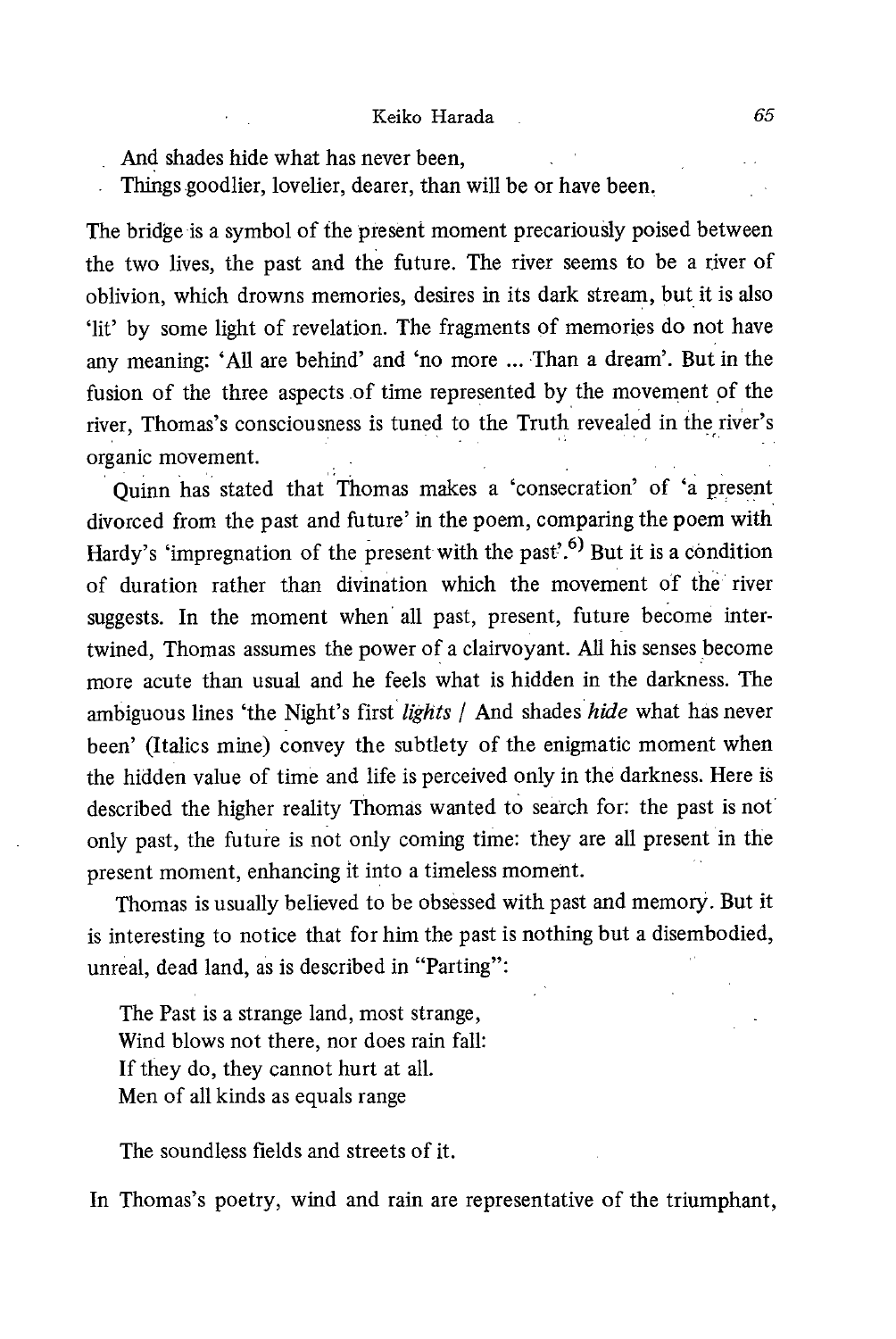eternal aspect of nature, the organic agency which awakens the poet to the presentness of the present moment and its value in the discourse of time. The Past, the poet says, lacks wind and rain and is 'in shadow-land a shade'. It offers only a deceptive relief, a 'kind of bliss':

For there spiritualized it lay In the perpetual yesterday That naught can stir or stain, like this.

 The 'spiritualization' of the past, the poet's attitude of looking at it as something detached from the present, might remind us of "Lines on a Young Lady's Photograph Album" by Philip Larkin, which ends as follows:

 In short, a past that no one now can share, No matter whose your future; calm and dry, It holds you like a heaven, and you lie Unvariably lovely there, Smaller and clearer as the years go by.

Here Larkin also looks at the past as something unrecoverable, something which is beyond reach, 'calm and dry'. Although the two poets seem to share a sense of isolation from the past, the difference between them is that in Larkin's poem the pastness of the past is more valued because of the unredeemed gap between the past and the present consciousness of the poet, whereas in Thomas's, the present moment is more important, so those terms like `spiritualized' or 'perpetual' paradoxically indicate the unrealness and deadness of the past.

As Thomas confessed that he was not interested in history, which he called a mere 'accumulation of information', a 'mass of insignificant names.,<sup>7)</sup> he did not show any interest in the past as a mere fact. The past is a heap of forgotten names and facts which have nothing to do with his present moment, and he confesses

There are so many things I have forgot, That once were much to me, or that were not, All lost, as is a childless woman's child And its child's children, in the undefiled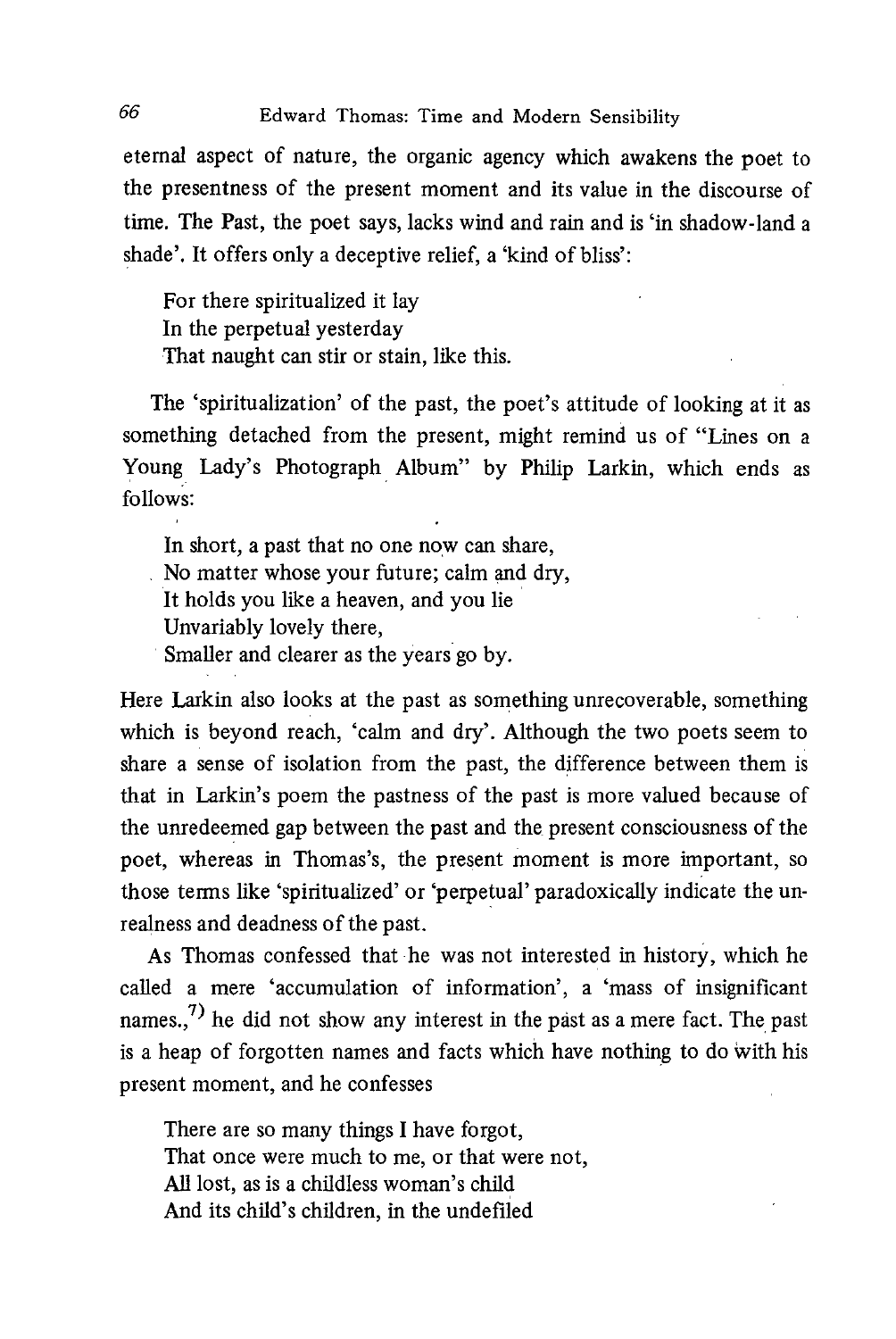Abyss of what can never be again. ("The Word")

 These distorted expressions, like 'as is a childless woman's child', show us how confusingly memories are lost. The double, or even triple, negative logic and the image of 'the children of the child of childless woman' give us the impression that Thomas's memories are in such an 'undefiled abyss' that it seems as if nothing had ever happened. He has even forgotten that he has forgotten some things.

Facts recorded by names 'of the mighty men / That fought and lost or won in the old wars, / Of kings and fiends and gods, and most of the stars' do not come back to Thomas's mind. Yet, Thomas says, 'lesser things there are, remembered yet', things which are personal and domestic, but have an important meaning from the existential point of view. 'One name' he has not forgotten.

In normal usage, a 'name' identifies what things are. But Thomas uses the word in the poem as a symbol of what is indefinable, a 'pure thrush word' which means the unchangeable, eternal element of nature beyond time.

 What Thomas valued most were those moments which spontaneously emerge from the dark abyss of oblivion. As F. R. Leavis says, making a comparison with Mr. Blunden's 'composed' poetry, Thomas's poetry seems to just 'happen':<sup>8)</sup> some of Thomas's memories come back arbitrarily and in a striking way when Thomas is in a moment of relaxed, undirected consciousness. It is characteristic of Thomas that when he tries to remember what must be remembered, the recall is in vain. The more he tries, the more impenetrable, impassable the past becomes. What Thomas was trying to find and to touch seems very subtle and elusive and he could only feel it with his intuition, because it would disappear 'if looked at directly'.

 To Thomas memory is not something to be recalled: what should be felt is the immediacy of memory by which the present moment is extended into a longer perspective in time. Without being expected, the moment of ecstacy happens involuntarily. It is remarkable that the moment is set off by scents of nature or songs of birds. Since birds' song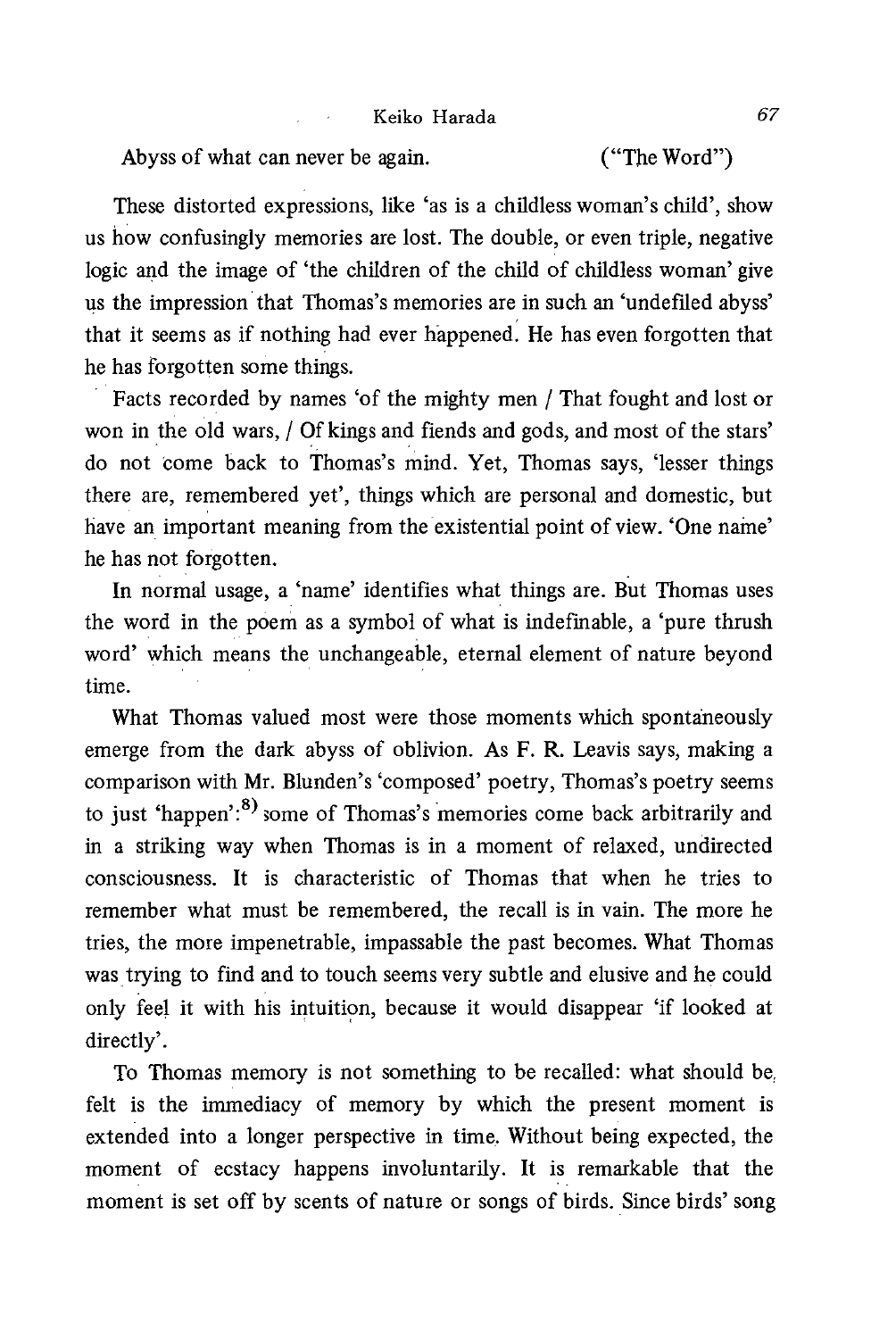functions in Thomas's poetry almost as an alternative, purer kind of language, the scents of nature not only evoke past memories but also suggestively hint at the continuity of time, something unchangeable beyond the human civilization.

"Digging" is a simple poem which starts with a clear statement: 'Today I think / Only with scents'. The scents of dead leaves, bracken, wild carrot's seed, etc. turn 'the dead' into immortals, 'the waste' becomes something valuable, and fear turns into hope. The scents of nature have the power to confuse the ordinary mental condition, and the poet's whole existence is in harmony with the eternal tenderness and reliability of the ancient earth.

As the scent of the earth transforms the dead to immortals, it immediately evokes a memory which, otherwise, is forgotten, and Thomas re-experiences it vividly and sensuously. "Old Man" is a good example which shows how scents function in the poet's mind and dig up lost memories to the surface of the poet's consciousness, however obscure, they may still be. The poem starts with the poet's typical problem of identifying things:

Old Man, or Lad's-love,  $-$  in the name there's nothing To one that knows not Lad's-love, or Old Man, The hoar-green feathery herb, almost a tree, Growing with rosemary and lavender. Even to one that knows it well, the names Half decorate, half perplex, the thing it is: At least, what that is clings not to the names In spite of time. And yet I like the names.

Names do not convey what the thing is. They not only are simple decorations, but they also deceive us, perplexing the identity of the things themselves. Those two different names, 'Old Man' and 'Lad's-love' certainly give totally different impressions. Although they refer to the thing, what is most important does not cling to the name. The truth beneath it can be hinted only by the scent.

In the poem the passage of time is subtly and variously suggested, by the 'child and the grown-up' in the poem and the two names of the plant.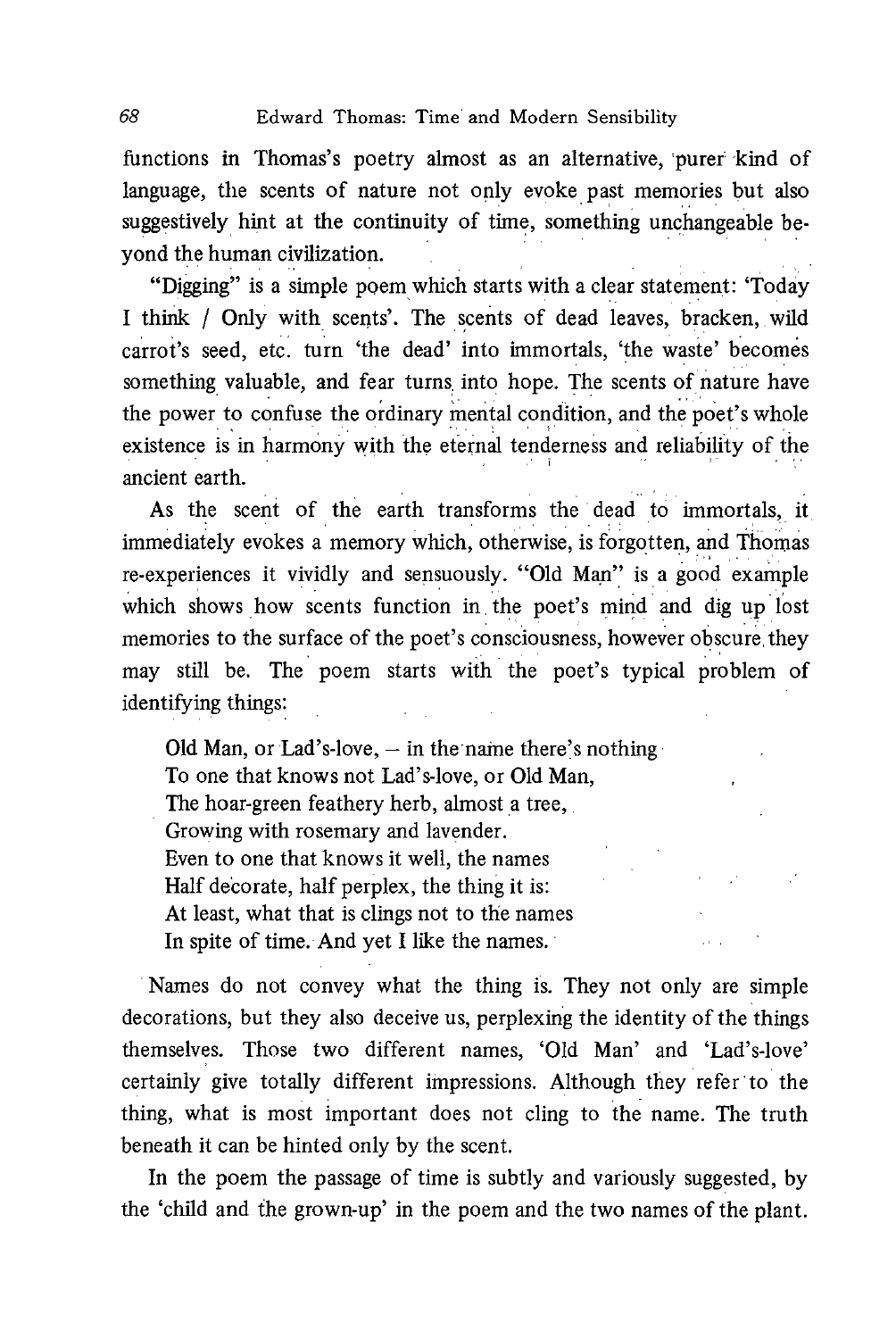Not only the passage of time, but also the past, present and future coexist in the images of the child and the poet. The child who 'plucks a feather from the door-side bush / Whenever she goes in or out of the house', or who snips 'the tips' and shrivells 'the shreds at last on to the path, perhaps / Thinking, perhaps of nothing, till she sniffs / Her fingers and runs off, suggests what the'I' in the poem was like in his past. The man himself who cannot recall 'where first I met the bitter scent' and who 'cannot like the scent, / Yet I would rather give up others more sweet, / With no meaning, than this one' predicts what the child would be like in future.

We cannot fail to be struck by the emptiness of what is remembered in the poet's mind after all the struggle and effort to capture something evoked by the scent of the plant: 'No garden', 'no path, no hoar-green bush', 'no child' 'Neither father nor mother, nor any playmates; only an avenue, dark, nameless, without end'. The emptiness of his memory somehow resembles what Larkin sees in the process of time in his poem "I Remember , I Remember".

What makes Thomas different, however, is his honest struggle to grasp what is suggested by the scent. He does not show any cynical acceptance of the fact like Larkin who says 'nothing, like something, happens anywhere'. Even though Thomas cannot see any clear, concrete images of the past, he certainly is touching a mythical truth, the feeling of continuity of the past to the present and also to the future. As he becomes atuned to the perplexing meaning of the biological attributes of the plants, the poet's existence is also sliding into the past and the future as well, as is suggested by the present progressive form in the lines below:

I have mislaid the key. I sniff the spray And think of nothing; I see and I hear nothing; Yet seem, too, to be listening, lying in wait For what I should, yet never can, remember:

 In order to touch the elusive meaing of memory, Thomas needs to empty himself. As long as he feels that he is remembering, he cannot be liberated from the tie with time. 'Remembering' is a wrong key. He therefore thinks of 'nothing', denies all his senses. In the selfless 'waiting'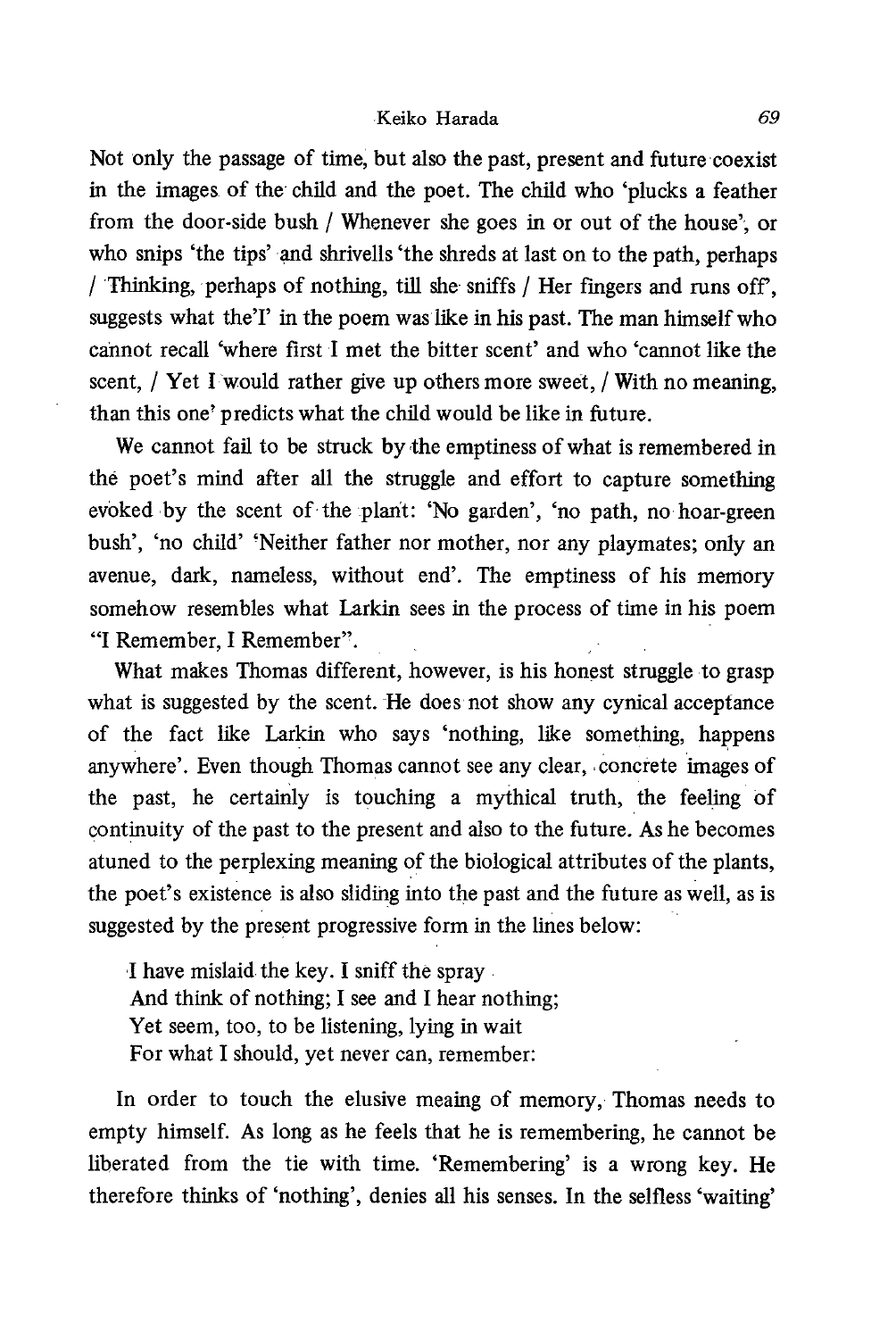for what he should remember, he paradoxically gains what he searched for. He is at once in the darkness of oblivion and the illumined moment of revelation.

The way the past slides into the present is always poignant in Thomas's poetry. The moment is precarious and unstable, because it is captured only in the high tension between the ideal and the reality, the eternal and the transient. But because of the precariousness and the intangibility, the moment, once touched, shows a mythical beauty, briefly melting all concepts of time, giving the poet a feeling of everlasting restfulness.

In "It Rains", for example, the atmosphere is depicted at once tender, fragile, and tense, like 'the great diamonds of rain on the grassblades'.9) The past is intertwined with the present in the 'restoring power of rain. In the suspended stillness, the poet feels the past stealing into the present in a ghostly form:

...... When I turn away, on its fine stalk Twilight has fined to naught, the parsley flower Figures, suspended still and ghostly white; an n The past hovering as it revisits the light.

The parsley flower suspended in the air, white on unseen stalks, represents all the undescribable old dread, formless awe and fascination of the unknown world behind reality. The word 'fine' is used twice in an effective way to generate the subtleness of the atmosphere in which both stalks and twilight are melted into one unity of darkness. It is a segment of the past time which comes back to the poet's mind and he re-experiences it in a most sensuous, immediate way. In "Celandine", the ghost assumes a more concrete image. This poem, with its spectre of a dead woman, may be compared with Hardy's "The Voice". In both of them the poets see the past memory coming back in a shape of a woman.

In Hardy's "The Voice", the distance between the poet's consciousness and what is recalled is larger than in "Celandine". The scene Hardy is recalling. is 40 years ago. Inevitably, therefore, he becomes retrospective and he has to go through a series of adjustments, asking himself, 'Can it be you that I hear?' and 'Or is it only the breeze?'. In "Celandine", Thomas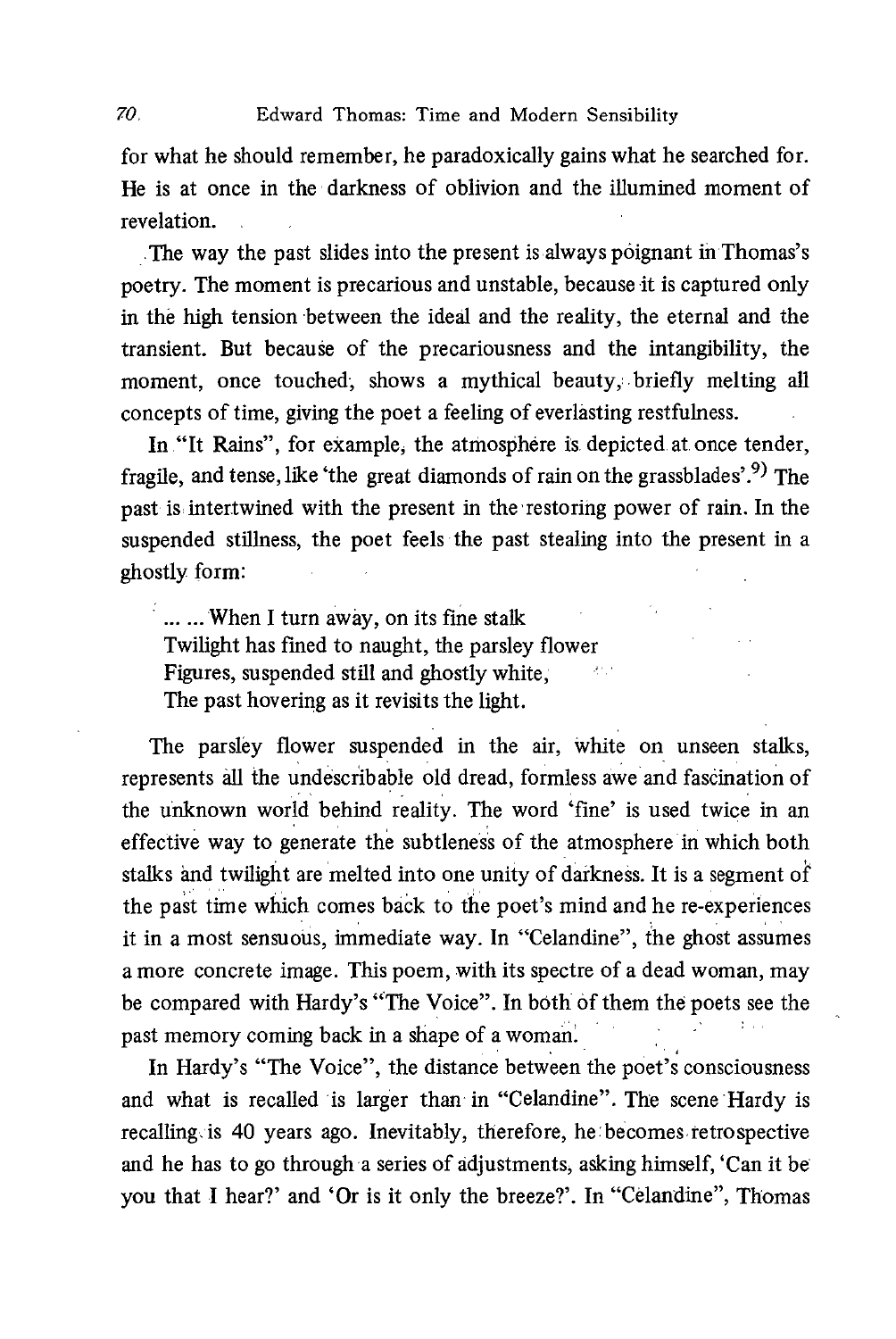immediately sees the woman standing up 'like a flame, / A living thing' from the beginning. The way the woman appears in the scene in Thomas's poem is more sudden and more spontaneous. Thomas is convinced that 'now immediately / For a short swift eternity back she came'.

Both poems share the feeling that what is recalled is more real and more valuable than the present. In "The Voice", the happy, youthful colour of `the original air-blue, gown' illumines, the desolate, autumnal present scene. In "Celandine", too, the colour of the brightest bloom of celandine with the image of the woman brightens up the wintery hue of the scene. The, happy past, wistful hope and illusion are introduced into the gloomy, depressive present moment, overwhelming it.

The difference between the two poems. lies in their final stanzas. In "The Voice" , the distance which existed between the woman and the poet disappears and there is a. strange shift between the unreal and the real; the poet becomes,like a ghost, the woman's voice becomes more real:

Thus I; faltering forward,

Leaves around me falling,

Wind oozing thin through the thorn from norward,

And the woman calling.

"Celandine" also ends with disillusio

But this was a dream: the flowers were not true,

Until I stopped to pluck from the grass there

One of five petals and I smelt the juice

Which made me sigh, remembering she was no more,

Gone like a never perfectly recalled air.

The elevated feeling of trance lasted only for a fraction of a moment. She is no more, 'gone like a never perfectly recalled air'. Compared with Hardy's last line, which shows us the real existence of the woman (even if it still is Hardy's illusion), the ending of Thomas's poem indicates that Thomas feels the 'emptiness of the present more keenly after the vision is gone. In the same way, as Thomas rejected the romantic experience of timeless moment as a dream in "Sedge-Warblers", here he also checks himself from being 'poisoned' with the dreamlike trance he just found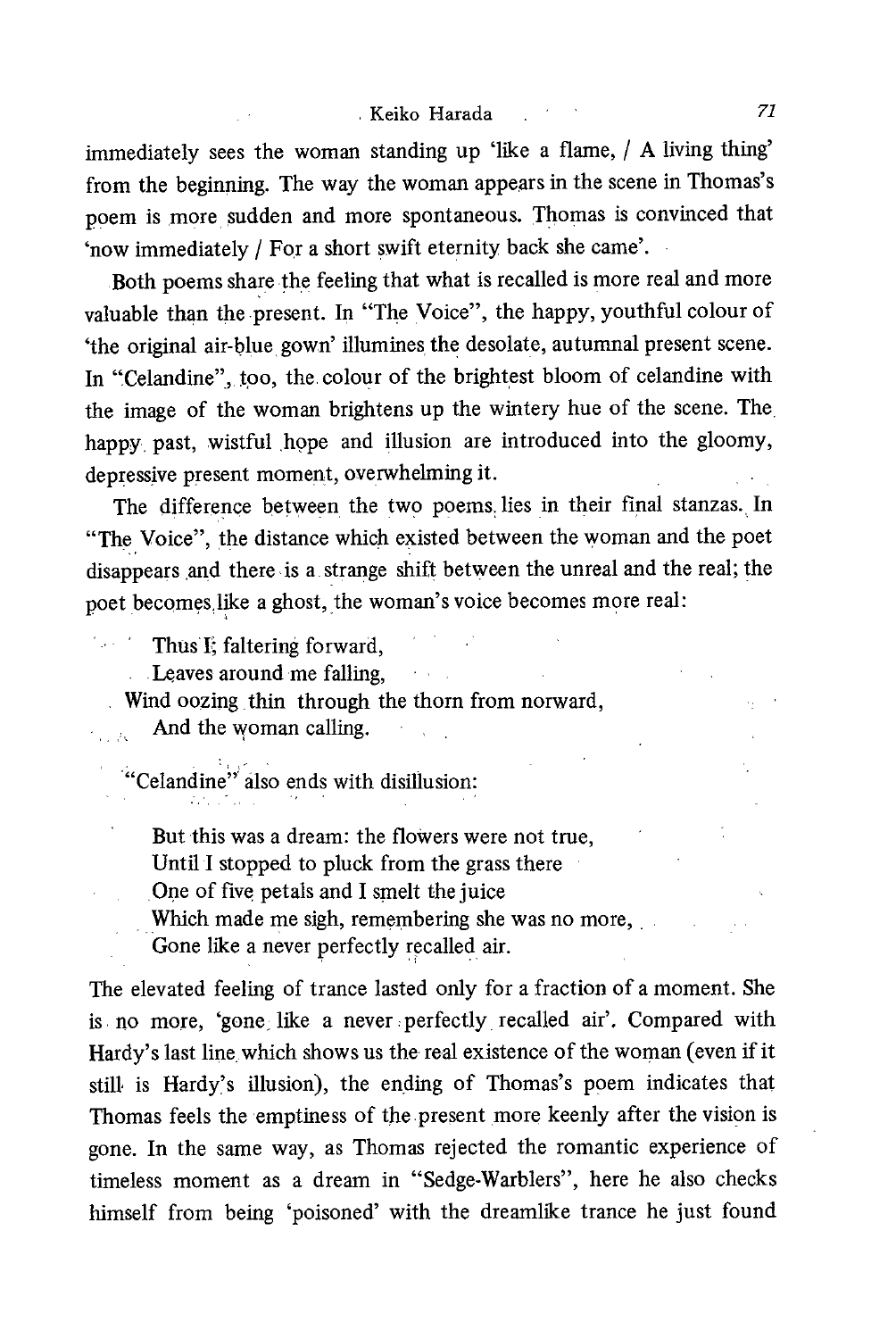himself immersed in.

An attitude of caution preventing complete devotion to singing the joys of ecstatic moments is characteristic of Thomas. He did perfectly recall the woman and grasped the moment 'in and out of time', but he sensibly knows that she came back only for 'short swift eternity'. The past comes back to the present, sliding into it spontaneously, transmuting it into a higher reality, but at the same time Thomas keenly suspects that he cannot possess the timeless moment, and that he cannot deny the inescapability of time.

 The notion of 'never perfectly recalled air', in other words, of what is never completely possessed, was what Thomas can never be blind to in his experience with time. Hardy mostly retreats to his own happy memories for ease and security, Thomas's feeling of restfulness is on the verge of being disturbed and intruded upon. He was always aware of the pressure of ever-changing time which forbids him to stay at the same place and time.

Nostalgia towards the past or even its recovery in the present never satisfies Thomas. His sensitive self-consciousness makes him aware that his whole existence is altogether outside the eternal moment, and makes him wonder 'Beauty would still be far off / However many hills I climbed over; / Peace would be still farther'. It is true that Thomas sometimes shows his `skyward tendency' , to escape from reality, but he never deceives himself, or becomes negligent to the pain and misery human beings are chained to.

Attracted to the sky, Edward Thomas becomes more conscious of the existence of the earth. He imagines a perfect 'refuge' in the sky, free from all human complexities, but he knew such a refuge is an illusion, because to him no experience really exists 'without being accompanied in some way by its opposites $^{10}$ 

There is no 'timeless' moment without time. Thomas's whole sensibility was aimed at where the two opposites meet and become fused into another element. Thomas never belonged to either of them, as he was poised between the two, in the intersection of the timeless moment with time.